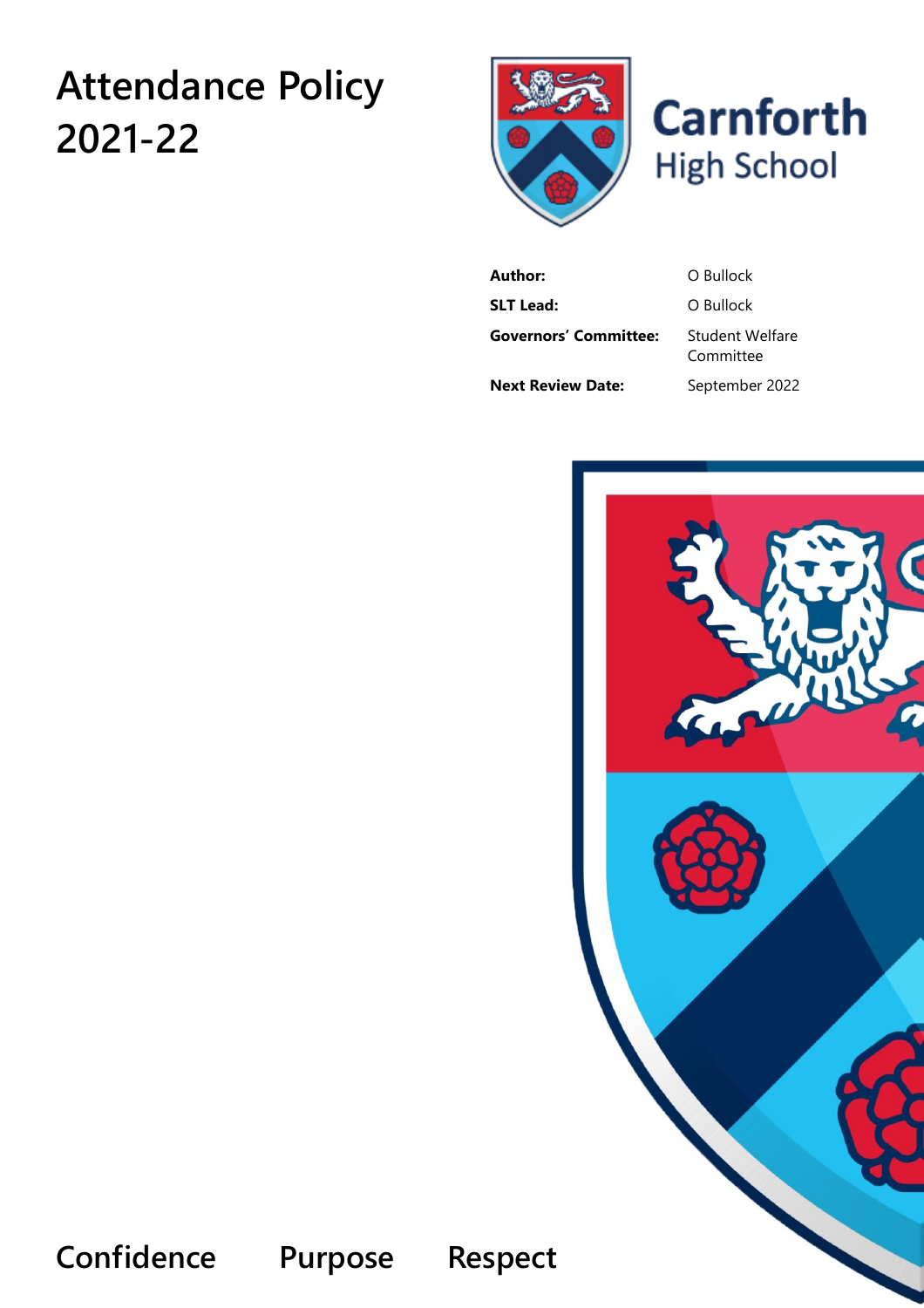# Aims of Policy

At Carnforth High School we recognise that for students to achieve their full potential regular school attendance is vital. The key to improving and maintaining high levels of attendance is a consistently applied whole school policy where everyone accepts and plays their part.

Carnforth High School is committed to provide all its students with a full-time education which maximises opportunities for each individual to realise his/her true potential. Carnforth High School will also provide a welcoming, caring environment in which every member of the school community feels valued and safe and wishes to attend to learn. We will consistently work towards a goal of 100% attendance for all students.

Carnforth High School will use a system of incentives and rewards which acknowledges the efforts of students to improve their attendance and timekeeping. We are continuing to promote, encourage and support all students to achieve 100% attendance, and in an aim to reach the current school target of 96% attendance it is felt that rewarding good attendance is as important as dealing with low attendance. We will, however, challenge the behaviour of those students and parents who give low priority to attendance and punctuality.

# **Guiding Principles**

- The school has targeted each student to achieve **at least 96%** attendance over the course of this school year.
- We will continue to raise the profile of attendance and make it a priority for staff, students, parents/carers and the Governing Body.
- We will ensure the provision of appropriate and timely guidance and support for parents/carers, students and staff.
- We will develop and monitor clear procedures for maintaining accurate registers. This is a priority following the purchase of SIMS Lesson Monitor.
- We will build on our systematic approach to gathering, analysing and acting upon attendance data in order to target attendance related issues.
- We will develop a systems within which all staff can work to provide a consistent approach to raising levels of attendance using relevant agencies as appropriate.
- We recognise that students need to know Carnforth High School is a safe and caring environment where they wish to engage in all opportunities offered. MISS SCHOOL = MISS OUT
- We recognise that families and home play a large role in good attendance and punctuality.
- We recognise the Disability Discrimination Act 1995 and the consideration of reasonable adjustments to be made for young people.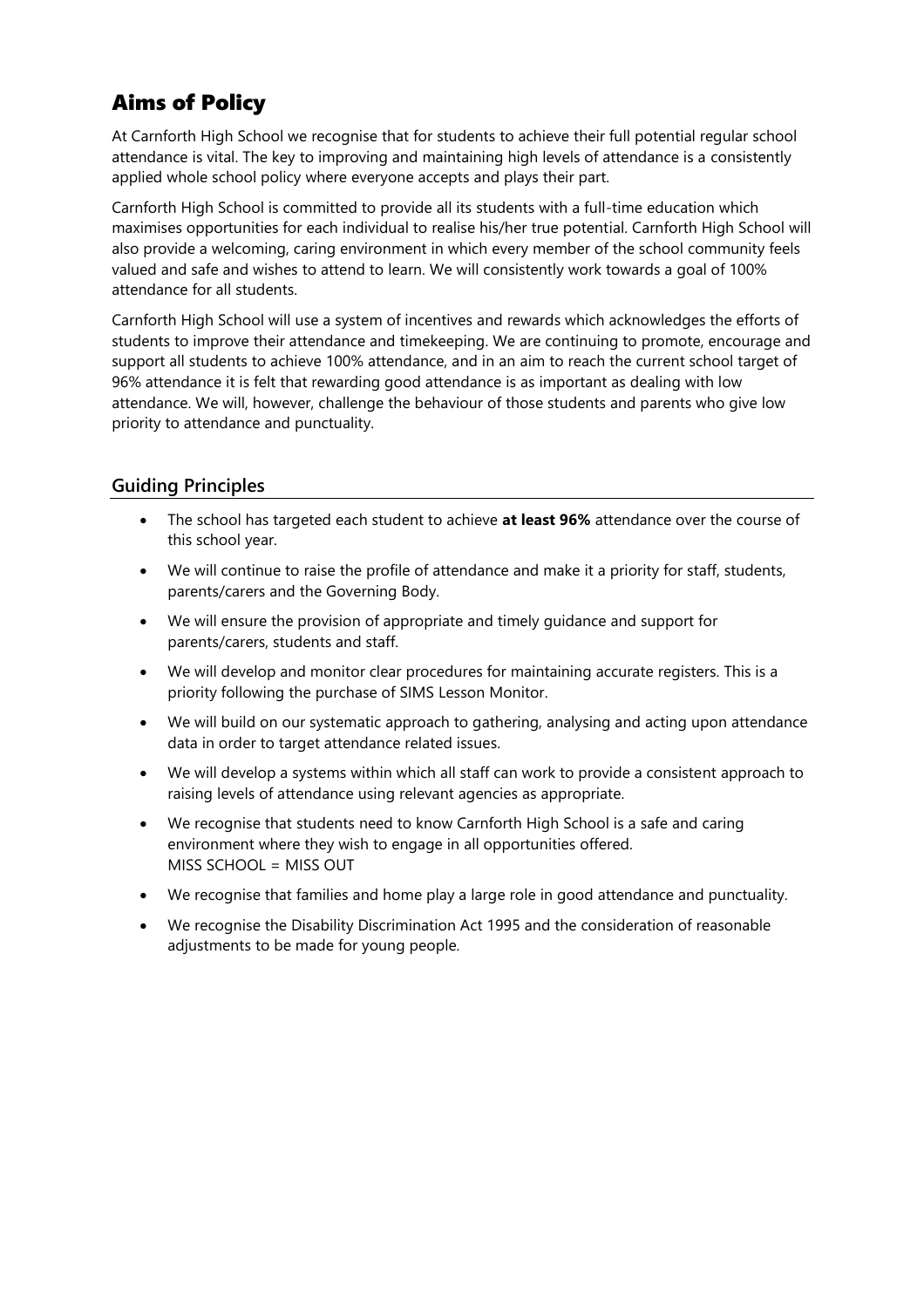# **Creating a culture of 'good attendance' at Carnforth High School**

- We continue to push our attendance message of 'MISS SCHOOL = MISS OUT'. This message is about students and families seeing Carnforth High School as a place they want to be for the opportunities the school gives to its students.
- We have a solution focused approach to overcoming barriers and improving attendance.
- Each term, an attendance report card is sent home with information about student attendance in comparison to students in their year group and form. These celebrate successes in attendance and offer solutions to improving attendance where required.
- Each week, form tutors look at attendance with their form as part of the week ahead presentation. There are form of the week with an attendance trophy and form of the half term with form prizes.
- Each week, an attendance plan is produced which identifies students who may need support to improve their attendance. Attendance reports are used to celebrate daily attendance and provide a point of contact for students. Attendance contests are also developed in this plan to encourage and improve the attendance of key groups of students.
- Every two weeks, there will be an attendance message in the school newsletter. This will focus on solutions to common attendance barriers and celebrating the positives of good attendance.
- Each term, the celebration assembly will have an attendance section to celebrate success. All students over 96% target will be given a certificate and entered into a prize draw. All students with 100% attendance will be given an attendance badge to wear in school.
- The school website will be updated to include a clear link to the policy, attendance procedures and expectations as well as tools to use to improve/support good attendance.
- Posters promoting good attendance and our MISS SCHOOL = MISS OUT message will be displayed around school.

# **Expectations of parents/carers**

- To ensure their child attends Carnforth High School in full uniform and equipped to learn.
- To avoid keeping their child away from Carnforth High School for any reason other than illness or other authorised explanation.
- To avoid arranging holidays during term time.
- To immediately contact Carnforth High School by phone (01524 732424) on the first day of any absence giving clear reasons.
- To contact Carnforth High School each subsequent day of absence to confirm their child's non-attendance and reasons.
- To send a note with the child on return to school and provide, where appropriate/required, medical evidence of illness.
- Parents/carers are ultimately responsible for their child attending Carnforth High School regularly. (Education Act 1996)
- Attend meetings at Carnforth High School, or allow a home visit, arrange by the school attendance team to discuss concerns regarding attendance.
- To inform the appropriate year leader without delay if they have concerns about any aspects of their children's education they feel are hampering their attendance.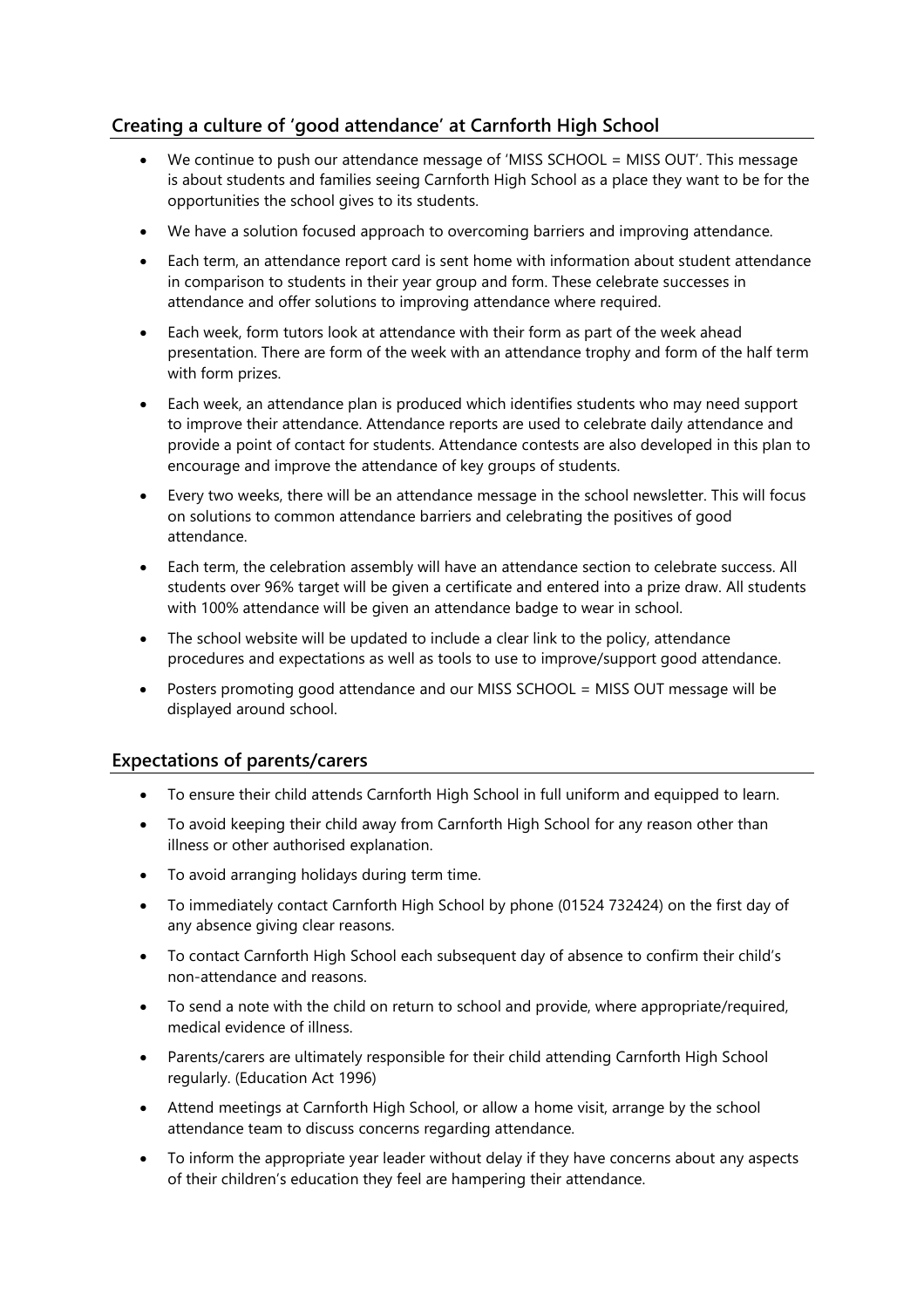# **Expectations of staff**

# **Attendance Officer**

# **Daily**

- Check and chase registers during form time/period 1.
- Respond to and accurately record calls/messages around student absence.
- Text parents/carers of students who are on first day of absence but who haven't contacted the school. CLA or vulnerable children will be phoned on first day of absence without explanation.
- Phone parents/carers of students who are on second day of absence but who haven't contacted the school.
- Plan home visits. Home visits to students who are on third day of absence but who haven't contacted the school. Home visits to students who are below 90% attendance to support and work towards re-attendance as soon as possible. Home visits to CLA or vulnerable children who didn't answer phone call on first day of absence.
- Record attendance information on CPOMS for students with attendance concerns where appropriate.
- Check and chase registers for period 4.

#### **Weekly**

- Meet with assistant principal of attendance to go through weekly attendance plan and review current interventions.
- Administration of attendance letters, panel meetings, PN1 and PN2 request, PDR requests.
- Maintain a register of students with attendance concerns (have met thresholds) to ensure attendance interventions are carried out accurately and timely.
- Prepare detailed and accurate cases for court referrals. Liaise with the Court Officer to initiate proceedings and follow identified protocol.
- Work closely with parents/carers of targeted students, forging positive and constructive relationships in order to engage parents/carers and provide support to get students to return to Carnforth High School at the earliest opportunity.
- Keep in weekly contact with long-term absentees, accurately recording outcomes of communication on CPOMS and liaise with class teacher/year leader/assistant principal to ensure that effective reintegration strategies are used, identifying 'catch up' needs and work is provided for study at home during the absence where applicable/legal.
- Contact parents/carers where absences have remained unexplained despite previous intervention seeking and securing relevant evidence to explain the absence.

# **Assistant Principal for Behaviour and Attendance**

- To lead who school attendance and directly line manage attendance officer and year leaders.
- Produce the weekly attendance plan through attendance data scrutiny. Set actions for attendance officer, year leaders to complete.
- Weekly meeting with the attendance officer to review attendance plans and set new weekly/daily actions.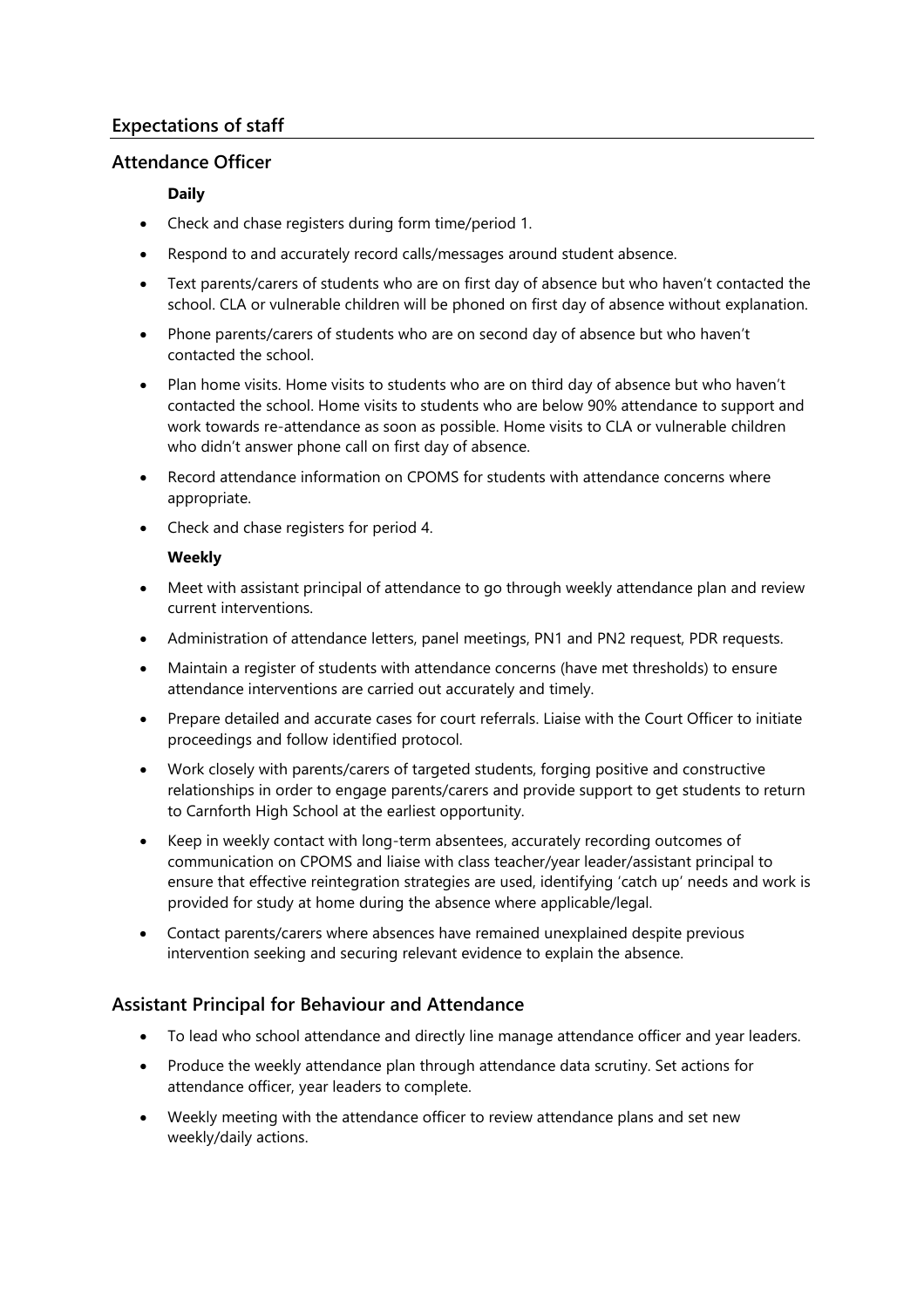- Meet weekly with Principal, Welfare Manager and SENCO to discuss most vulnerable students, either persistent absent or on verge to coordinate interventions alongside other pastoral issues.
- To have full knowledge and understanding of all complex attendance cases.
- Review/monitor impact of interventions and coordinate strategies.
- Lead and support attendance meetings with parents/carers when requested.
- Present attendance data to SLT and governors when requested.
- Continual review of attendance policy and procedures.

# **Year Leaders**

- Use weekly attendance plan to carry out actions required to support students within the year group to improve their attendance.
- Provide additional information during ECM meetings and weekly pastoral meetings about potential barriers to attendance for students in their year group.
- Develop good relationship with parents/carers of vulnerable students to help support and challenge them in improving their child's attendance.
- Support the attendance officer in making home visits and action outcomes following visits.
- Liaise with external agencies, where appropriate, to remove barriers to attendance for students in their year group.
- Lead form tutors to create a positive culture of promoting and celebrating good attendance.
- Foster a positive attitude to school attendance within year group, focusing on the MISS SCHOOL = MISS OUT message, through assemblies, notices boards and constant reinforcement with students.
- Complete end of day phone calls to absent students to check on likelihood of next day attendance. Offer support in school to help encourage re-attendance.
- File absent return notes collected by form tutors and monitor reasons given for absence for patterns or concerns.
- Monitor/mentor students who have been identified as those with deteriorating levels of attendance, using attendance report cards, short terms targets, rewards, home praise and other strategies to improve attendance.
- Effectively manage resources (finances) to overcome identified barriers with improving attendance i.e. alarm clock, toiletries, transport, uniform.
- Lead on complex cases including being lead professional on CAFs and chairing TAFs.
- Implement sanctions, in line with school behavioural policy, where there have been instances of truancy, whether from individual lessons or whole days.

# **Form Tutor**

- Ensure that registers are taken accurately within the first 5 minutes of tutor time and are maintained.
- Mark lates accurately issuing detention and clearly communicating the sanction with the student.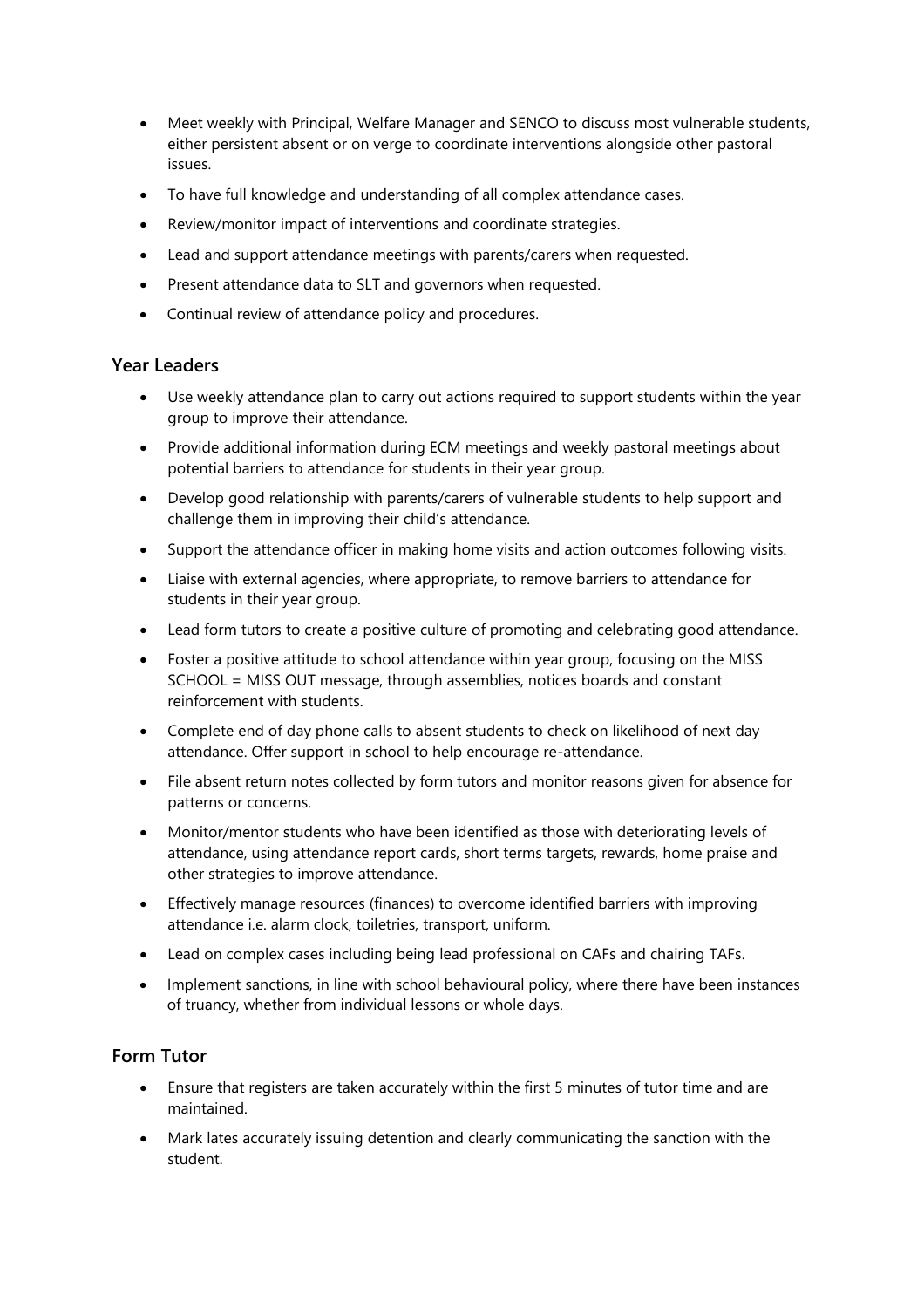- Chase up absence notes from returning students, communicating requests with parents/carers through email/telephone calls and inform the Year Leaders on a weekly basis if no note is returned.
- Encourage good attendance through constant reinforcement of individual and class targets during the 'Week Ahead' on Mondays. Create a competitive environment where students want to be the best attending form in the year/school.
- Liaise with the year leader and attendance officer as early as possible where they become aware of issues which may be acting as a barrier to attendance.
- Deliver form time materials with enthusiasm and create a safe and welcoming environment for all students. Forge positive and mutually respectful relationships with all students within the form to create a sense of belonging. Form is the first part of the school day so should reinforce the MISS SCHOOL = MISS OUT message.

# **Class Teacher**

- Take accurate register within the first 5 minutes of the lesson, ensuring that previous attendance marks are maintained.
- Mark any student that is late and communicate the sanction in line with the school behaviour policy.
- Where students have been absent, ensure that work that is missing is caught up  $-$  class notes are complete through providing handouts to be 'stuck in' or by photocopying another student's work.
- Acknowledge and celebrate a return from absence to further provide a sense of belonging within the class.
- Proactively liaise with the child's form tutor or year leader if there are any concerns.

# **Careers Officer**

• Raise aspirations of all students who are referred by year leaders and including in all one to one interviews, referencing each student's attendance record, the importance of good punctuality and good attendance both in school and for all post 16 pathways and workplaces.

# **SLT**

- To provide support to class teachers with cases of truancy whilst on call.
- Ensure students are at timetabled lessons in 'good time' whilst on call.
- Involvement and objective QA of interventions surrounding chronic PA students.

#### **Principal**

- To make judgement on holiday/special absence requests.
- To meet weekly with assistant principal for attendance to have robust discussions on whole academy/year group/individual student attendance data and review provision to support 'good' attendance.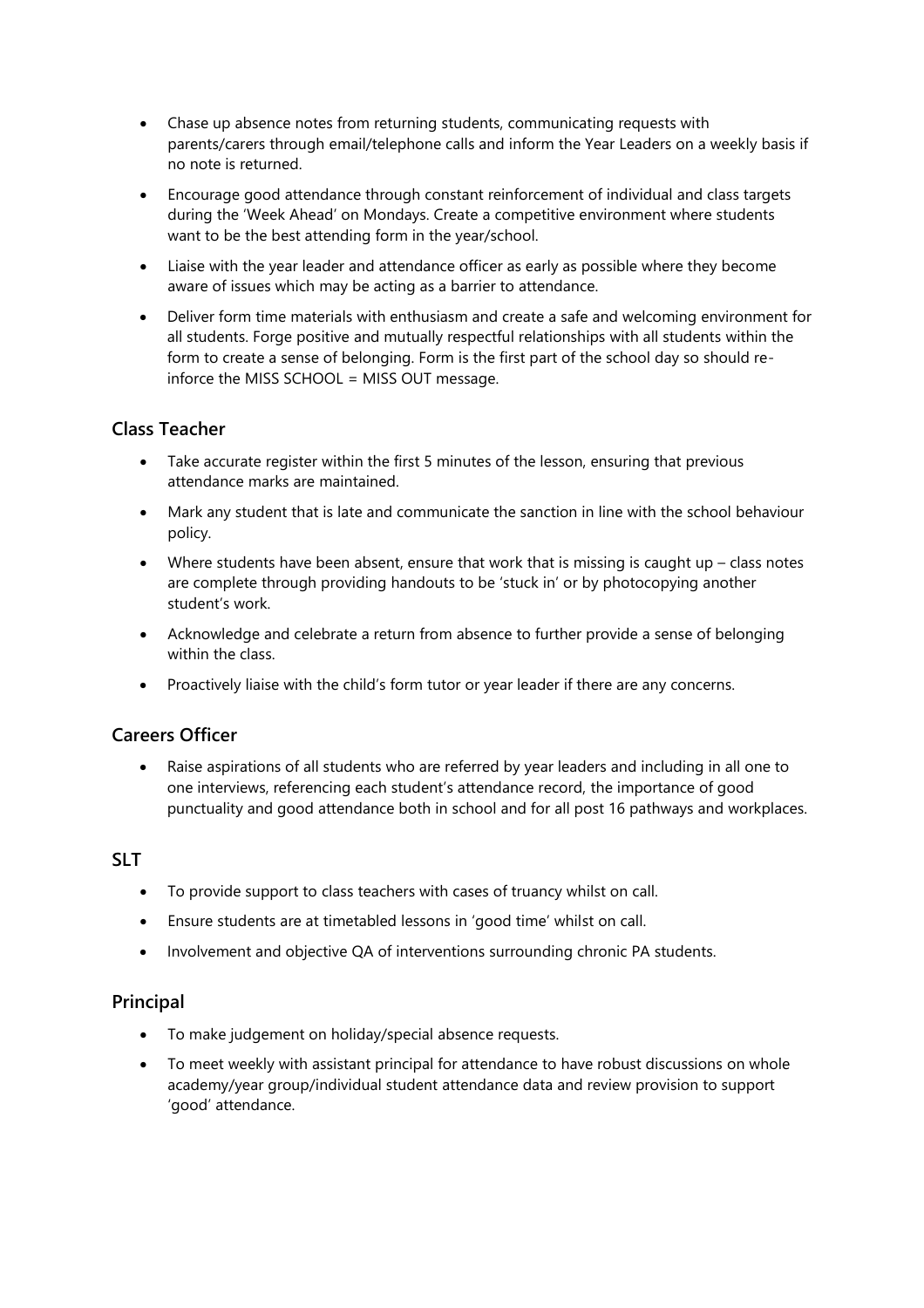# **Absences**

Authorised absence is where Carnforth High School has given approval for absence in advance or where the explanation given afterwards has been accepted as satisfactory justification for the absence. Parents/carers may not authorise absence, only the school can do this.

Parents/carers should immediately contact the school by phone (01524 732424) on the first day, by 9:00am, of any absence giving clear reasons. A phone call must be made for each further day of absence. This is a safeguarding practice to ensure students are not marked as absent in advance when parents/carers expect them in school. Upon the student's return to school a note should be sent in the form tutor which will be put into the student's school file.

Absence may be authorised for such reasons as:

- illness
- unavoidable medical/dental appointments
- exceptional family circumstances e.g. bereavement
- days of religious observance
- study leave
- exclusion
- involvement in a public performance

Absence **will not** be authorised for such reasons as:

- looking after brothers/sisters/unwell parents/carers
- birthdays
- days out, e.g. The Yorkshire Show
- shopping trips
- family holidays where permission has not been granted (please note, family holidays during term time will only be authorised in exceptional circumstances)
- Special occasions, where the School does not agree that the absence should be granted.

#### **Medical Appointments**

Where possible we encourage parents/carers to organise appointments outside the working hours of the school (08:55 – 15:25). The aim of this is to minimise the disruption to learning. If this is unavoidable then we recommend that appointments take place at the start or end of the day. Confirmation of all appointments by way of appointment card, letter or appointment slip must be provided for any absence to be authorised. These should be sent in with the student before or after the appointment for attention of the year leader where it will be placed in the student file.

#### **Religious Observance**

Authorised absence will be granted for religious observance, for example, Eid. The Department for Education definition is as follows:

#### **"Absence to take part in any day set aside exclusively for religious observance by the religious body to which the parents belong, including religious festivals."**

If the religious body has not set the day apart, there is no requirement for the school to approve the absence or grant leave of absence. Parents should contact the school to request leave of absence for all religious observance.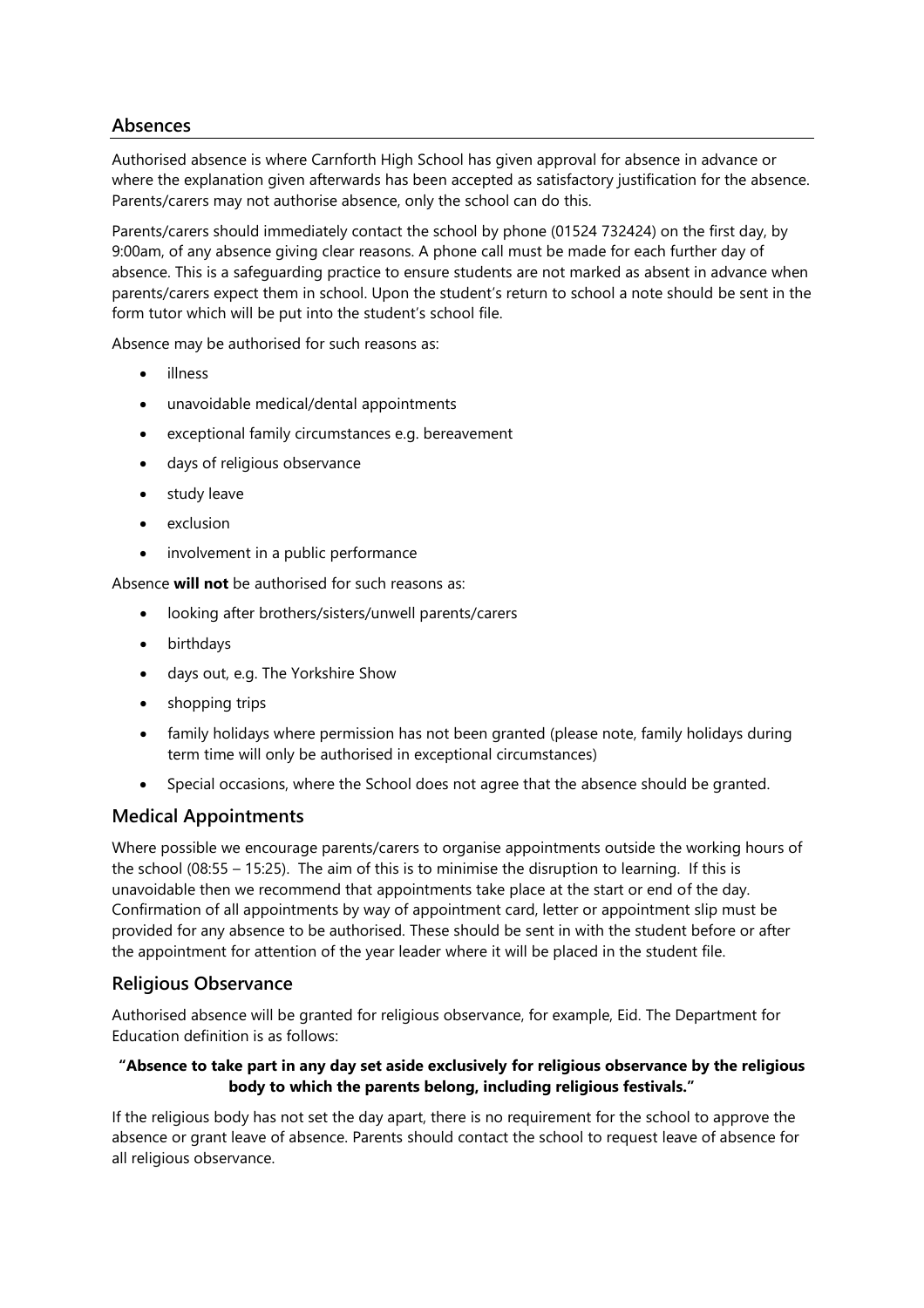# **Term Time Holidays / Leave of Absence**

Any requests for leave of absence will be strongly discouraged. Requests for absence will not be authorised unless the parents/carers are able to demonstrate exceptional circumstances. Parents/carers must apply in advance for permission and the Principal will decide on a case by case basis whether the application meets the exceptional circumstances criteria.

Application forms (which can be obtained from the school office or downloaded from the school website) should be completed and returned at least 8 weeks before the proposed absence. This will allow staff time to plan work related to the absence.

Parents/carers who take their son/daughter on holiday during term time without permission are liable to receive a fine of up to £120, per parent, per student at the school. Parents/carers will be warned of potential consequences when an application for leave of absence is denied.

If a student fails to return from an agreed period of absence, investigations will be made by staff. If the school's investigations fail to make contact with the parents/student the case will be referred to the Children Missing Education Team who may, after further investigation, inform the academy that the student may be removed from roll.

# **Long Term Absence**

Occasionally a student may be absent for an extended period of time due to ill health. Parents must liaise with the Year Leader where the absence period is likely to be greater than one week. The school will aim to minimise the disruption to learning by providing appropriate work to complete. If necessary a phased return or part-time timetable will be considered.

#### **Lateness**

Poor punctuality is not acceptable. If your son/daughter misses the start of the day, they can miss vital information about their school day during form time as well as the settled start which supports a good learning experience. Students arriving late disrupt lessons which in turn can be embarrassing for the child.

#### **How we manage lateness**

The school day starts at **9.00am** and we expect your son/daughter to be in class at that time.

Registers are marked by **9.05am** and your son/daughter will receive a late mark if they are not in by that time.

At **9.30am** the registers will be closed. In accordance with the Regulations, if your son/daughter arrives after that time they will receive a mark that shows them to be on site, but this will **not** count as a present mark and it will mean they have an unauthorised absence. This may mean that you could face the possibility of a Penalty Notice if the problem persists.

If your child has a persistent late record you will be asked to meet with the relevant Year Leader and/or the Assistant Principal to resolve the problem. We encourage you to approach us if you are having problems getting your child to school on time.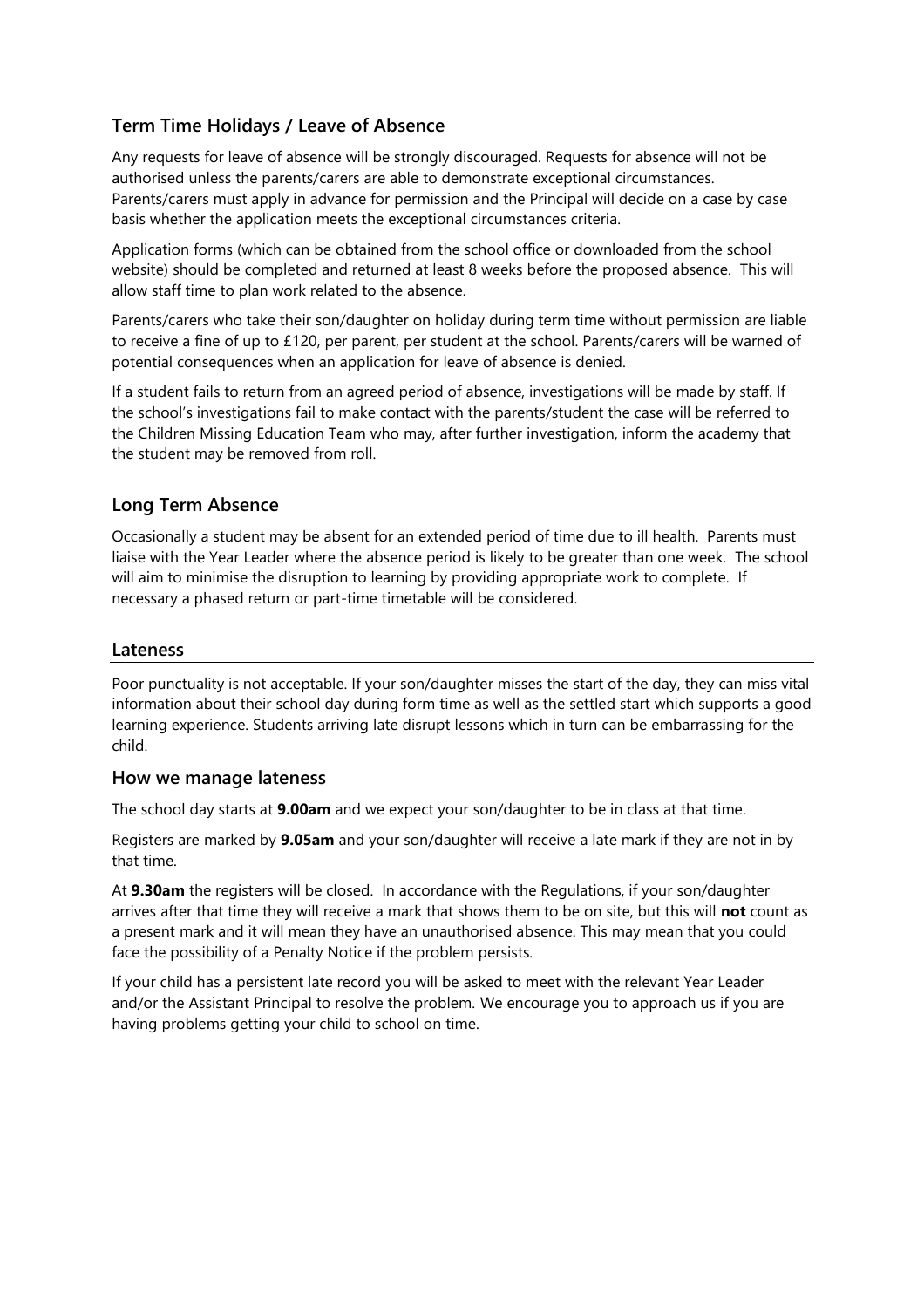# **Attendance Interventions and Thresholds**

Attendance data of all students is analysed each week by the assistant principal for attendance to identify trends in absence and students who are at risk of becoming a persistent absentee. A student will become a Persistent Absentee when they miss **10%** of their schooling across the academic year for whatever reason. Absence at this level will cause considerable damage to any child's educational prospects.

In order to inform parents/carers about the schools concerns for their child's attendance the following system of interventions are put in place:

Less than 96%: After the first two weeks of the academic year, all parents/carers of students who attendance falls below our school minimum target of 96% are sent a letter stating our concerns and that we will be monitoring attendance. Students are set the target to get their attendance back above 96% and pastoral support will be implemented if required.

For all monitored students whose attendance continues to decline, a second letter is sent to parents and carers to re-raise our concerns and offer any support with overcoming attendance barriers. These students may be placed on attendance report, an attendance contest or other pastoral support methods.

If a monitored students attendance continues to fall and reaches below 90% then a third letter is sent to parents and carers. This letter will clearly state that any further absences will be unauthorised unless accompanied with medical evidence. Continued pastoral support will be given and attendance monitored.

If a monitored student's attendance continues to fall following letter 3, then an attendance meeting will be scheduled. This is between Year Leader, Parents/Carers and student. The meeting will look at the potential barriers to attendance and all three parties will look at solutions to reduce these barriers. Following this meeting, an attendance contract will be drawn up which all parties agree to. The contract may include a referral to external support agencies to provide more specialist support. This may be done through completing a process known as 'Common Assessment Framework'.

If at this stage, attendance does not improve then this may result in the school referring the situation to the attendance legal team. The Local Authority request the school to provide information on persistent absence and whole school attendance on a termly/annual basis.

# **Penalty Notices**

Carnforth High School does have the option of requesting the Local Authority to issue Penalty Notices in respect of unauthorised absence, in accordance with the local Code of Conduct. The circumstances under which such requests will be considered will be set out in the procedural framework on attendance. In the spirit of parental partnership this will be used as a last resort.

The [Anti-social Behaviour Act 2003](http://www.legislation.gov.uk/ukpga/2003/38/contents) gives powers to the Local Authority and other designated bodies to issue penalty notices where a parent/carer fails to ensure their child's school attendance. These powers came into force on 27 February 2004.

#### **When can a penalty notice be issued?**

Parents of a registered pupil whose child fails to attend school regularly are committing an offence under section [444\(1\) Education Act 1996.](http://www.legislation.gov.uk/ukpga/1996/56/section/444)

• A pupil must have had a minimum of 5 school days (10 sessions) lost to unauthorised absence during the current term or 7 school days (14 sessions) in 2 consecutive terms before a Penalty Notice is considered.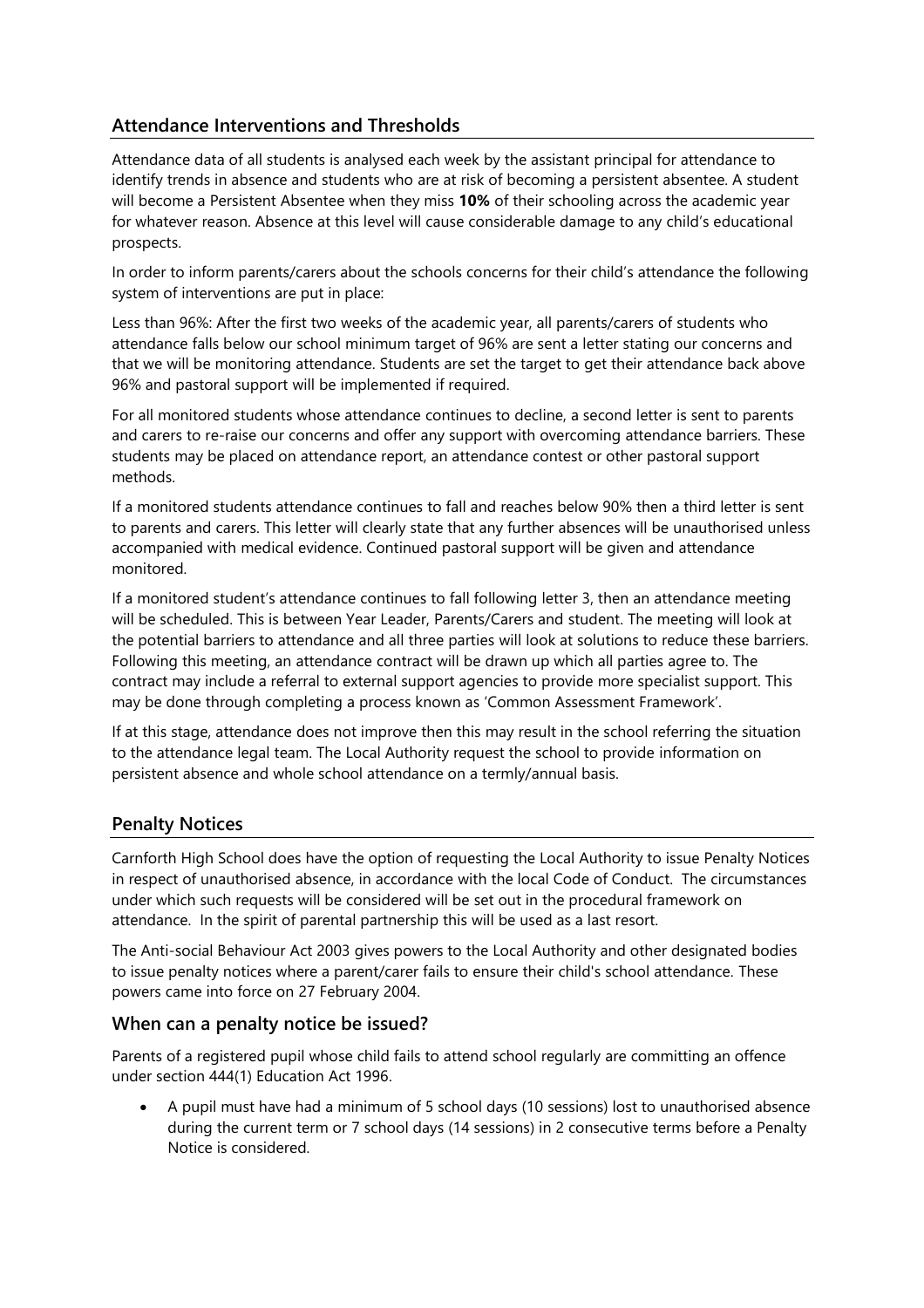- Penalty notices can be issued, where with governing body approval, the school attendance policy contains reference to the school's use of PN's with regards to unauthorised absences and unauthorised holidays.
- Penalty notices can be issued where parents have been given an opportunity to improve their child's attendance but failed to do so.
- Penalty notices can be issued in cases of leave taken in term time without school permission, or delayed return from a period of authorised leave without prior school permission.
- Penalty notices can be issued for persistent lateness.
- **The fine amounts to £120 per parent, per pupil.**

#### **What happens if a penalty notice is unpaid?**

If a penalty is unpaid after 28 days and it is not withdrawn on specified grounds (detailed in the [Education \(Penalty Notices\) Regulations \(England\) 2007\)](http://www.legislation.gov.uk/uksi/2007/1867/contents/made) then the Local Authority may prosecute the parent. The prosecution is not for the non-payment of the fine, but for the original offence of failing to secure their child's regular attendance at school. The court can impose a fine, discharge, community sentence or imprisonment.

#### **Elective Home Education**

Parents are responsible for ensuring their children, who are of a compulsory school age, receive a fulltime education which is suitable to their child's age, aptitude, ability and any special educational needs they may have. In England, parents can fulfil this duty either by sending their children to school or by electing to home educate them, taking personal responsibility for the educational arrangements.

Home education enables parents to provide a learning environment which is individualised to their child's needs and interests, without having to follow the National Curriculum; although some parents may choose to do so. The Local Authority can provide parents with information, advice and guidance on approaches to home education at parents' request.

If a parent chooses to remove their child from Carnforth High School to home educate them, we will notify the Local Authority within 48 hours of receipt of a dated and signed letter from parents notifying school of their decision. For further information please see:

<https://www.lancashire.gov.uk/children-education-families/educating-your-child-at-home/>

#### **Children Missing Education**

Children missing education receive this classification if they are of compulsory school age and who are:

- Not on a school roll
- Not being educated other than at school
- Identified as having been out of any educational provision for a substantial period of time (4 weeks)
- The law requires all children between the ages of 5 and 16 to be in full-time education

As a school we will liaise with the Local Authority and refer any child missing from education to the child Missing Education Team. All concerns about the welfare of a student will be discussed with the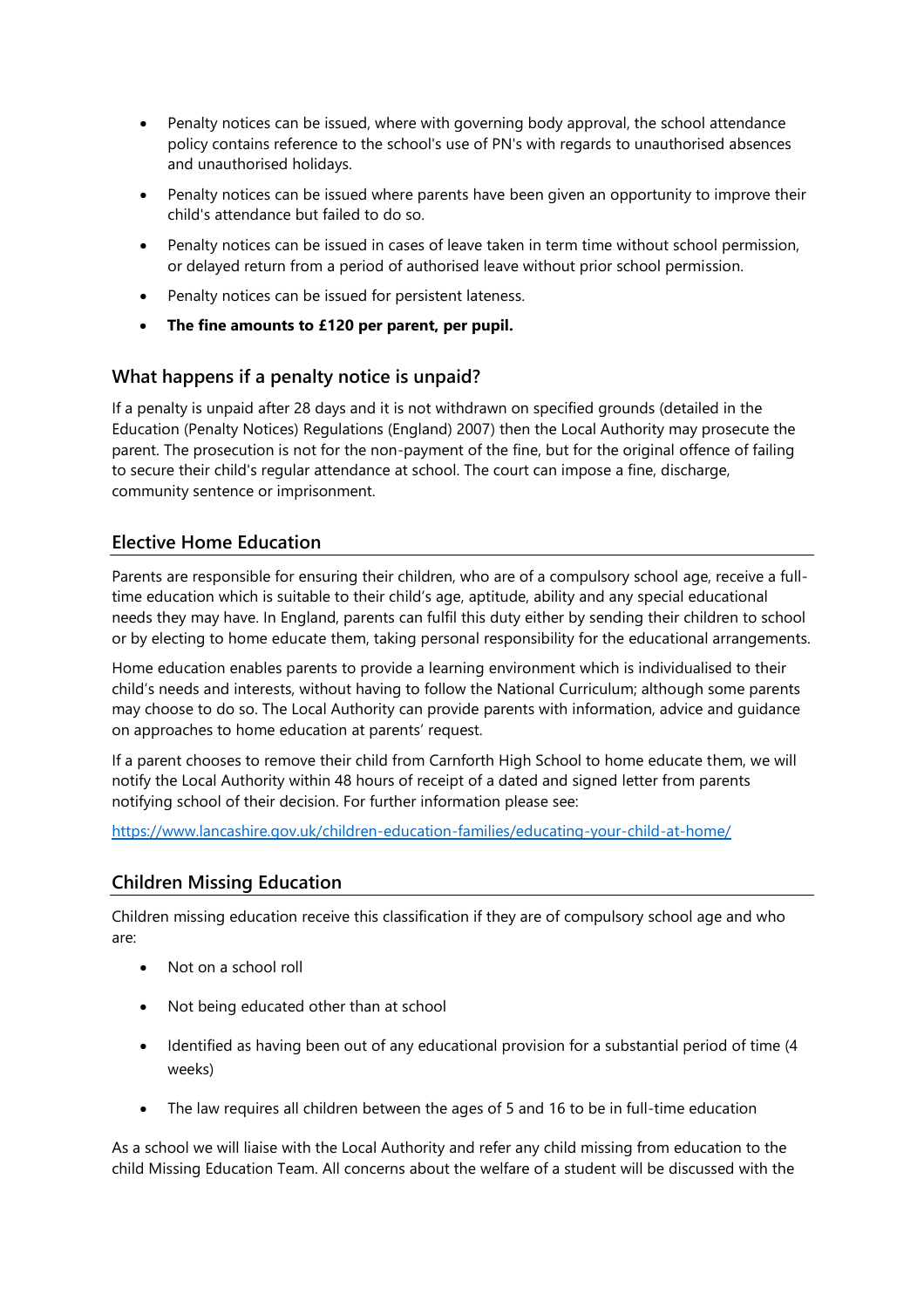Designated Safeguarding Lead (DSL) and referred to Children's Social Care, as stated in the school's Safeguarding Policy.

The school will notify the Local Authority within 5 days if a child leaves or joins the school outside of the normal admissions time. If a child accrues 20 sessions (10 days) of continued absence (authorised or unauthorised) the school will notify the Local Authority. The school will alert the Local Authority through the school's portal and complete their forms. These procedures will be followed by the Attendance Officer, Year Leaders, Welfare Manager and Assistant Principal.

# **Data Protection and GDPR**

Attendance data is recorded on SIMS/CPOMS and only accessed by school staff. Parents are able to view their child's data via Epraise. Students will also be able to access their attendance percentage.

Front office will mark students as late on the register and the signing in and out sheet (for passes) is kept in the office, which is locked.

Medical evidence relating to attendance i.e. a Doctor's note is scanned onto the students file and then disposed of. If it cannot be disposed of and needs to be kept then it will be stored in the students file, which is in a locked storage cabinet.

Aspects of data may need to be shared with supporting organisations for example, Local Authority's Child Missing Education Officer, Medical Education Team, Education Welfare Service (in line with Lancashire's Penalty Notice Code of Conduct) and Government.

In some cases, attendance data will be shared with those supporting the Attendance Panel. This includes members of school staff, a Governor(s) and parents/ guardians.

All data is disposed of as per the Carnforth High School retention policy.